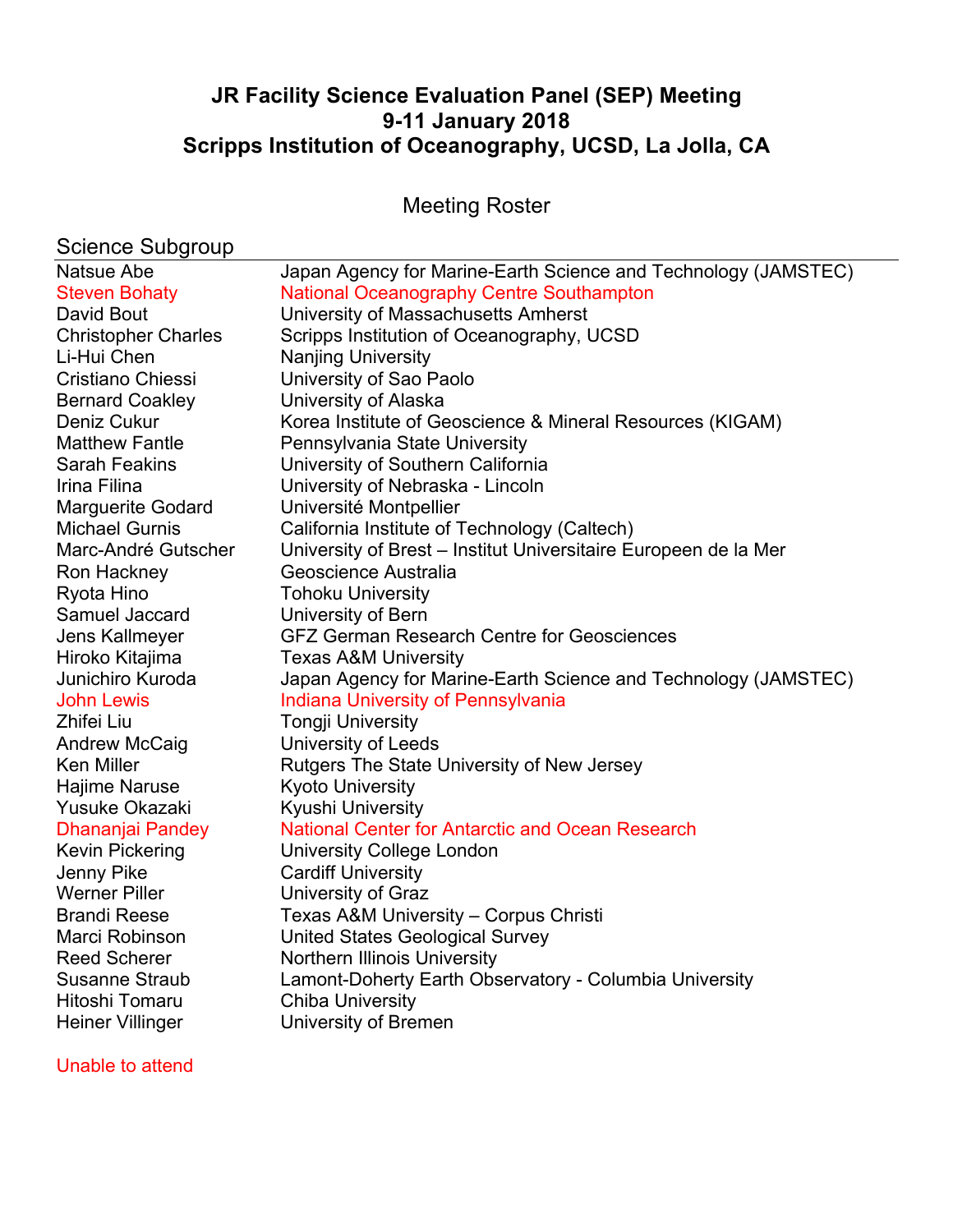# Site Subgroup

| <b>Rebecca Bell</b>         | <b>Imperial College London</b>                                 |
|-----------------------------|----------------------------------------------------------------|
| Cara Burberry               | University of Nebraska - Lincoln                               |
| <b>Calvin Campbell</b>      | Geological Survey of Canada - Atlantic                         |
| <b>Anil Chaubey</b>         | National Institute of Oceanography - India                     |
| <b>Gail Christeson</b>      | University of Texas at Austin                                  |
| Weiwei Ding                 | Second Institute of Oceanography, State Oceanic Administration |
| <b>Chris Elders</b>         | <b>Curtin University</b>                                       |
| Louis Géli                  | <b>IFREMER</b>                                                 |
| <b>Gilles Guerin</b>        | Lamont-Doherty Earth Observatory - Columbia University         |
| <b>Sean Gulick</b>          | University of Texas at Austin (Co-Chair)                       |
| David lacopini <sup>1</sup> | University of Aberdeen                                         |
| Priyank Jaiswal             | <b>Oklahoma State University</b>                               |
| Kiichiro Kawamura           | Yamaguchi University                                           |
| Seung-Sep Kim               | <b>Chungnam National University - Korea</b>                    |
| Frank Nitsche <sup>2</sup>  | Lamont-Doherty Earth Observatory - Columbia University         |
| Michele Rebesco             | Istituto Nazionale di Oceanografia e di Geofisica Sperimentale |
| <b>Michael Riedel</b>       | <b>GEOMAR</b> - Helmholtz Centre for Ocean Research Kiel       |
| Derek Sawyer <sup>3</sup>   | The Ohio State University                                      |
| <b>Harold Tobin</b>         | University of Wisconsin - Madision                             |
| <b>Helenice Vital</b>       | Universidade Federal do Rio Grande do Norte                    |
| Lindsay Worthington         | University of New Mexico                                       |
| Guangfa Zhong               | <b>Tongji University</b>                                       |

# Liaisons and Observers

| Jamie Allan             | National Science Foundation (NSF)                                        |
|-------------------------|--------------------------------------------------------------------------|
| Jamie Austin            | <b>IODP Forum Chair - University of Texas at Austin</b>                  |
| Donna Blackman          | IODP Science Support Office (SSO) - UCSD/SIO                             |
| <b>Carl Brenner</b>     | IODP US Science Support Program (USSSP) - LDEO                           |
| <b>Laurel Childress</b> | <b>JRSO - Texas A&amp;M University</b>                                   |
| Dru Clark               | IODP Science Support Office (SSO) - UCSD/SIO                             |
| Nobu Eguchi             | JAMSTEC Center for Deep Earth Exploration (CDEX)                         |
| Helen Feng              | Independent Consultant to the SSO                                        |
| <b>Holly Given</b>      | IODP Science Support Office (SSO) - UCSD/SIO                             |
| Kitty Haak              | IODP Science Support Office (SSO) - UCSD/SIO                             |
| <b>Barry Katz</b>       | Chevron Corporation - EPSP (Chair)                                       |
| <b>Adam Klaus</b>       | <b>JRSO-TAMU</b>                                                         |
| Anthony Koppers         | JOIDES Resolution Facility Board Chair - Oregon State University         |
| Gilles Lericolais       | European Consort. for Ocean Res. Drilling (ECORD) Facility Board (Chair) |
| <b>Mitch Malone</b>     | <b>JRSO-TAMU</b>                                                         |
| Sally Morgan            | ECORD Science Office (ESO) – University of Leicester                     |
| <b>Anthony Morris</b>   | <b>Plymouth University</b>                                               |
| <b>Clive Neal</b>       | JRFB Chair Elect - University of Notre Dame                              |
| Chris Olson             | IODP Science Support Office (SSO) - UCSD/SIO                             |
| Christina Ravelo        | Institute of Marine Sciences - UC Santa Cruz                             |
| Angela Slagle           | USSSP-LDEO                                                               |
| <b>Karen Stocks</b>     | IODP Science Support Office (SSO) - UCSD/SIO                             |

 $\frac{1}{1}$  Alternate for Beheese Bell  $^1$  Alternate for Rebecca Bell<br><sup>2</sup> Alternate for Gilles Guárin

 $^2$  Alternate for Gilles Guérin<br>3 Alternate for Harold Tebin

 $3$  Alternate for Harold Tobin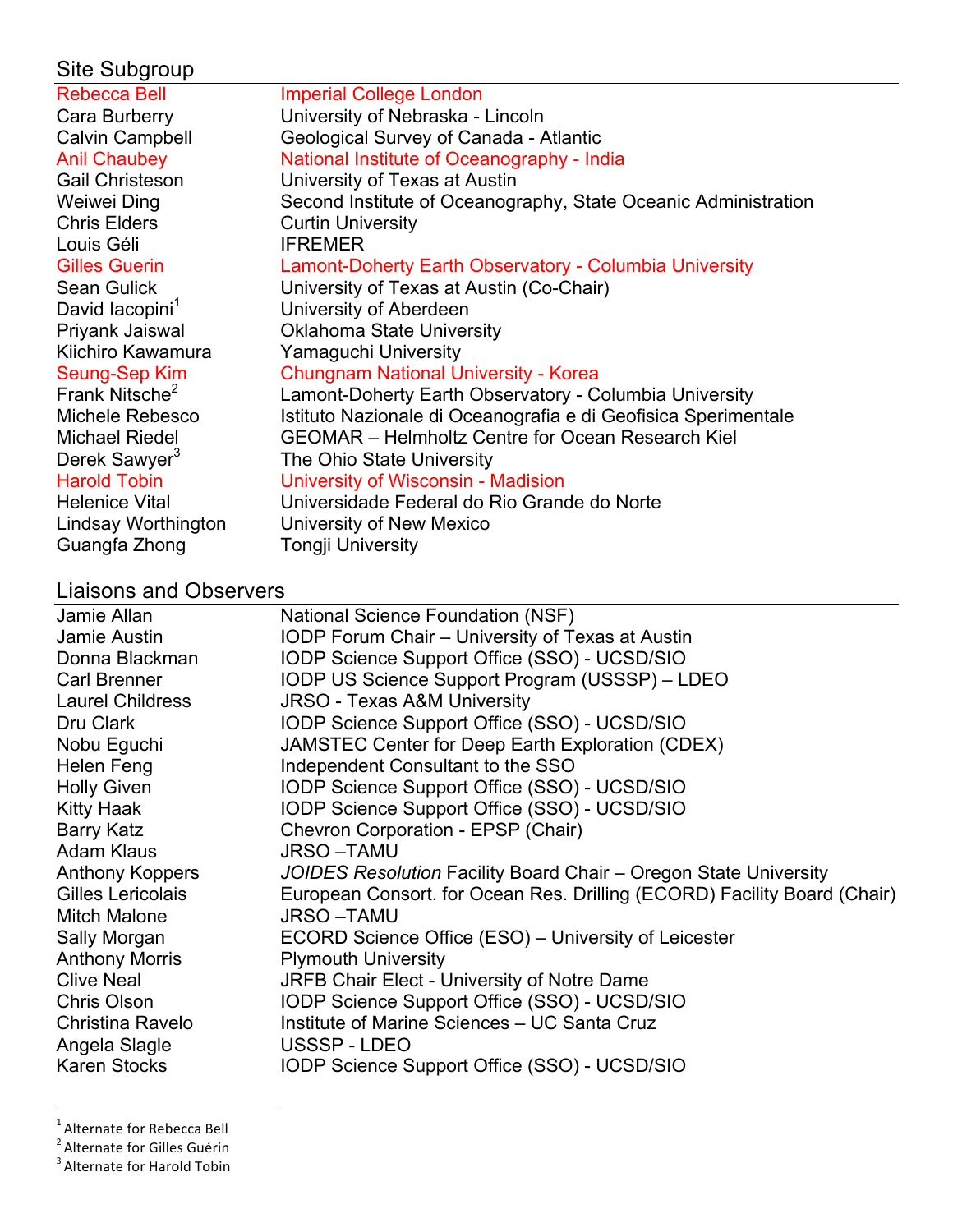#### Unable to attend

# **Science Evaluation Panel (SEP) Meeting 9-11 January 2018 Scripps Institution of Oceanography, UCSD, La Jolla, CA**

**Tuesday January 9, 2018 08:30-17:00** 

#### **1. Welcome and Introductions**

Science Evaluation Panel (SEP) Co-Chair, Dr. Ken Miller, welcomed the SEP to Scripps Institution of Oceanography in La Jolla, CA.

# *1.1 Call to order, panel charge, thanks to past members, and self-introductions*

Dr. Miller called the meeting to order with a welcome and provided a brief description of the panel's charge, a thanks to past members, and he asked attendees to perform self-introductions.

#### *1.2 Logistical Announcements*

Meeting host, Science Support Office Executive Director, Dr. Holly Given, reviewed the basic logistics for the meeting, including safety and Internet access.

#### *1.3 Approval of Meeting Agenda*

Dr. Miller asked the SEP members to review the agenda and provide changes or additions. No members presented additions or changes, and they approved the agenda.

# **2. Reports from IODP Entities**

# *2.1 Perspectives from the JRFB Chair*

*JOIDES Resolution* Facility Board (JRFB) Chair, Dr. Anthony Koppers presented updates on JRFB, which included:

- Major Achievements Since 2013
- Advantages of a Highly Streamlined Panel Structure
- Mandate and the Role of the JRFB
- Scheduling and Long-term JR Cruise Track
- *JOIDES Resolution* Schedule for FY 2019-2020
- Improvements in the JR Facility
- Special Oceanography Volume: Celebrating 50 Years Scientific Ocean Drilling

For more detailed information regarding this report, please see Dr. Koppers' presentation, which is posted at http://www.iodp.org/sep-presentations/sep-2018-january-presentations

# *2.2 NSF Report*

NSF Program Manager, Dr. Jamie Allan, reviewed the key points of progress and/or change within the IODP. These included:

- FY2018 Budget: Overall Financial Situation appears stable
- JR Facility Review
- JR Facility Review Panel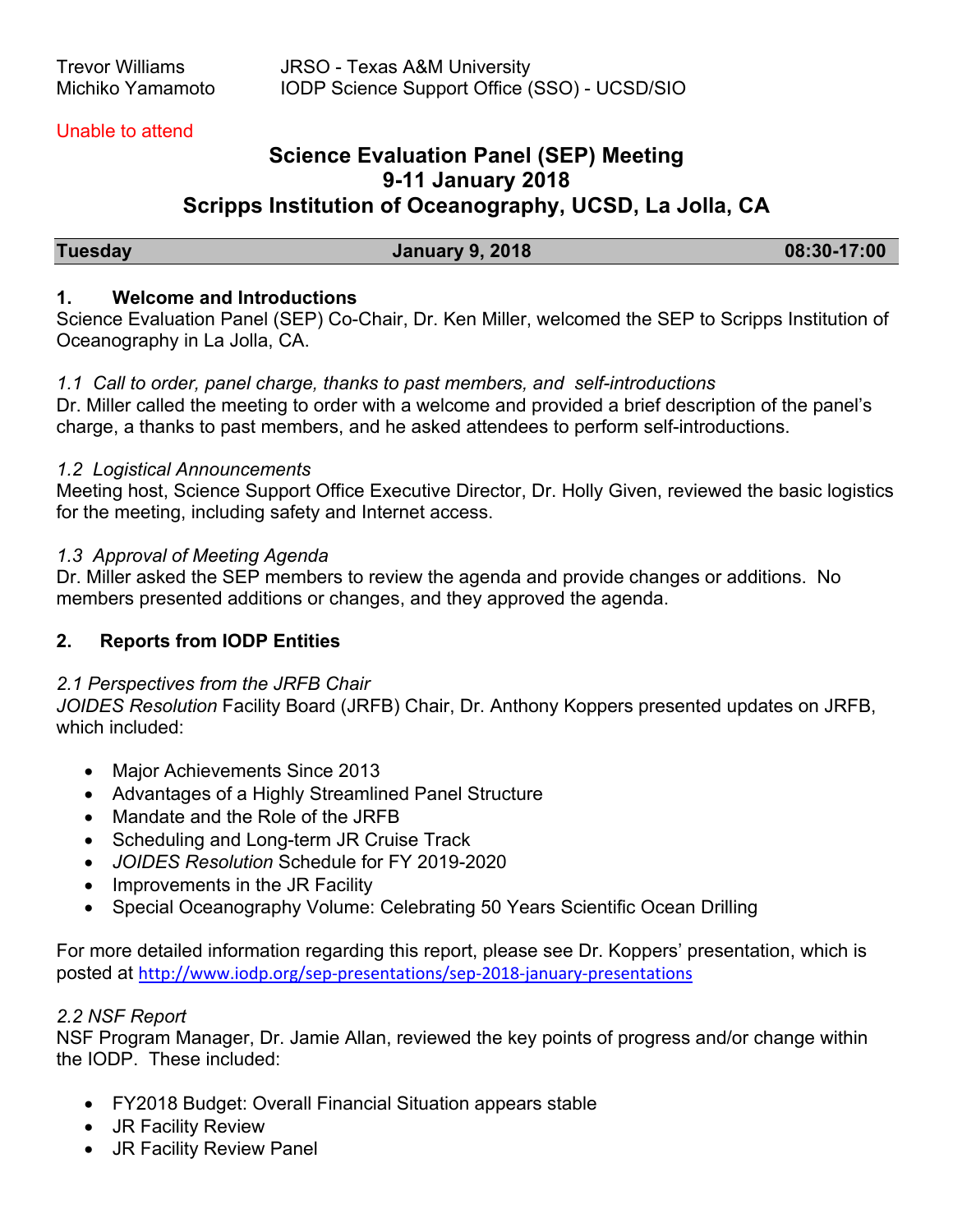- Panel Report and NSF Response
- JR Staffing
- JOIDES Resolution Facility Renewal
- NSF Seismic Solicitation
- Other NSF News

For more detailed information regarding this report, please see Dr. Allan's presentation, which is posted at http://www.iodp.org/sep-presentations/sep-2018-january-presentations

### *2.3 JR / IO Report*

Dr. Mitch Malone, JRSO Liaison, presented highlights of the JR's recent expeditions (371, 369, and 372). He also updated the attendees regarding:

- *JOIDES Resolution* Upcoming Expeditions
- JRSO Updates Staff changes and Expedition Staffing

For more detailed information regarding this report, please see Dr. Malone's presentation, which is posted at http://www.iodp.org/sep-presentations/sep-2018-january-presentations

# *2.4 MSP / EFB, IO Report*

Dr. Gilles Lericolais, ECORD Facility Board (EFB) Chair, and Dr. Sally Morgan, ECORD Science Operator (ESO) Liaison, presented a report on main EFB activities and Progress Update, which included:

- ECORD Facility Board Members (Science Board, Executive Board, and Funding Agencies)
- Mission-Specific Platform (MSP) Operational Plan 2013-23
- Mission-Specific Platform (MSP) Proposals at EFB
- Completed (2015-2017), Scheduled, and Proposed Expeditions
- Summary of MSP Proposals at SEP
- Expedition #364 Operational Review Committee (ORC) meeting summary
- Announcement of EFB meeting #6, March 6-7, 2018 in Venice, Italy

For more detailed information, please see Dr. Lericolais' and Dr. Morgan's presentations, which are posted at http://www.iodp.org/sep-presentations/sep-2018-january-presentations

# *2.5 Chikyu / CIB, IO Report*

Center for Deep Earth Exploration (CDEX) liaison, Dr. Nobu Eguchi provided the CIB (*Chikyu* IODP Board) and CDEX Report, which included:

- Next CIB Meeting March 19-20, 2018 in Kobe
- Outlook of Chikyu Operation JPFY2017
- Chikyu operation Exp. 380 summary
- IODP Exp. 358 Seismogenic/Slow Slip Megathrust
- Lord Howe Rise Project: Proposal 871 "Lord Howe Rise Continental Ribbon"
- Chikyu Mid-Term Plan
- Information on outcome of Special Exhibition "Deep Ocean 2017" (at the National Museum of Nature and Science)

For more detailed information, please see Dr. Eguchi's presentation, which is posted at http://www.iodp.org/sep-presentations/sep-2018-january-presentations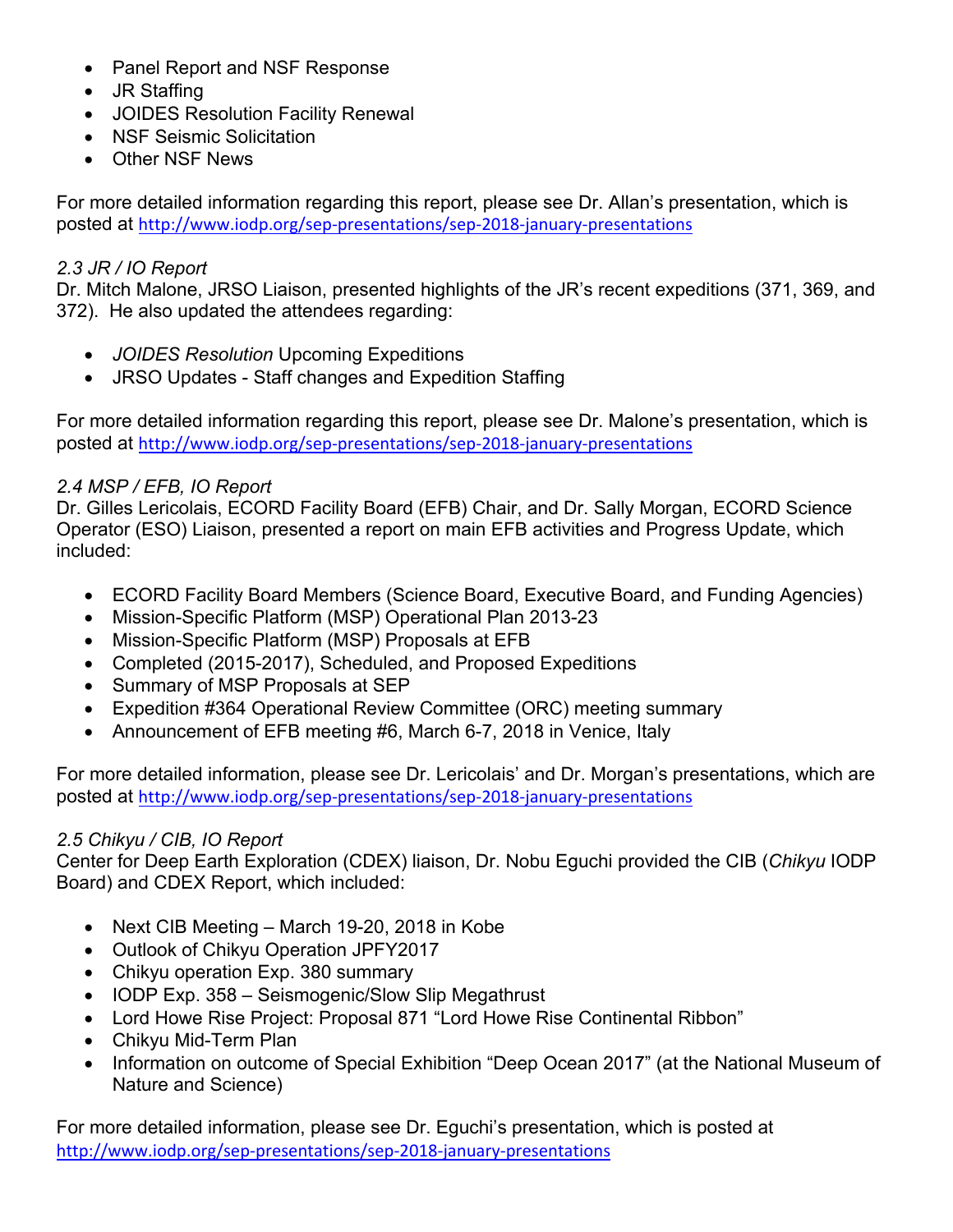### **3. Science Support Office Report**

Dr. Holly Given, IODP Science Support Office (SSO) Executive Director, introduced the staff and summarized the:

- Confidentiality Policy and Panel Member Sign-in Requirement
- Science Support Office Services
- Update on the Cooperative Agreement Renewal
- New SSDB Package functionality
- Proposal Pool Statistics

For more detailed information, please see Dr. Given's presentations, which is posted at http://www.iodp.org/sep-presentations/sep-2018-january-presentations

# **4. Proposal Review and Advisory Process**

Drs. Miller and Gulick (SEP Co-Chairs), provided a detailed review of panel procedures.

### *4.1 Review Procedures*

Dr. Miller reminded those in attendance of their requirement to keep proposal content and discussion of all proposals confidential. He provided a brief summary regarding the SEP status and function,

Drs. Miller and Gulick then summarized proposal review procedures through:

- Highlights from the SEP Terms of Reference
- Results for the previous two SEP meetings
- Actions for panelists with Conflicts of Interest
- Rating of the proposal (after external review)
- Critical drilling plan review
- Characterizing Site Survey Data
- General data requirements and accepted formats (from the Guidelines)
- Classification System
- Watchdog (WD) responsibilities in preparing proposal reviews
- General evaluation criteria for IODP proposals
- Announcement of future SEP meetings

For detailed information, please see Dr. Miller and Dr. Gulick's Review Procedure presentation, which is posted at http://www.iodp.org/sep-presentations/sep-2018-january-presentations

# **5. Review of Proposals**

*5.1 Revised Full Proposals*

The SEP began their reviews of revised proposals.

# **17:00 Meeting Adjourned for the Day**

**Wednesday January 10, 2018 08:30-17:50**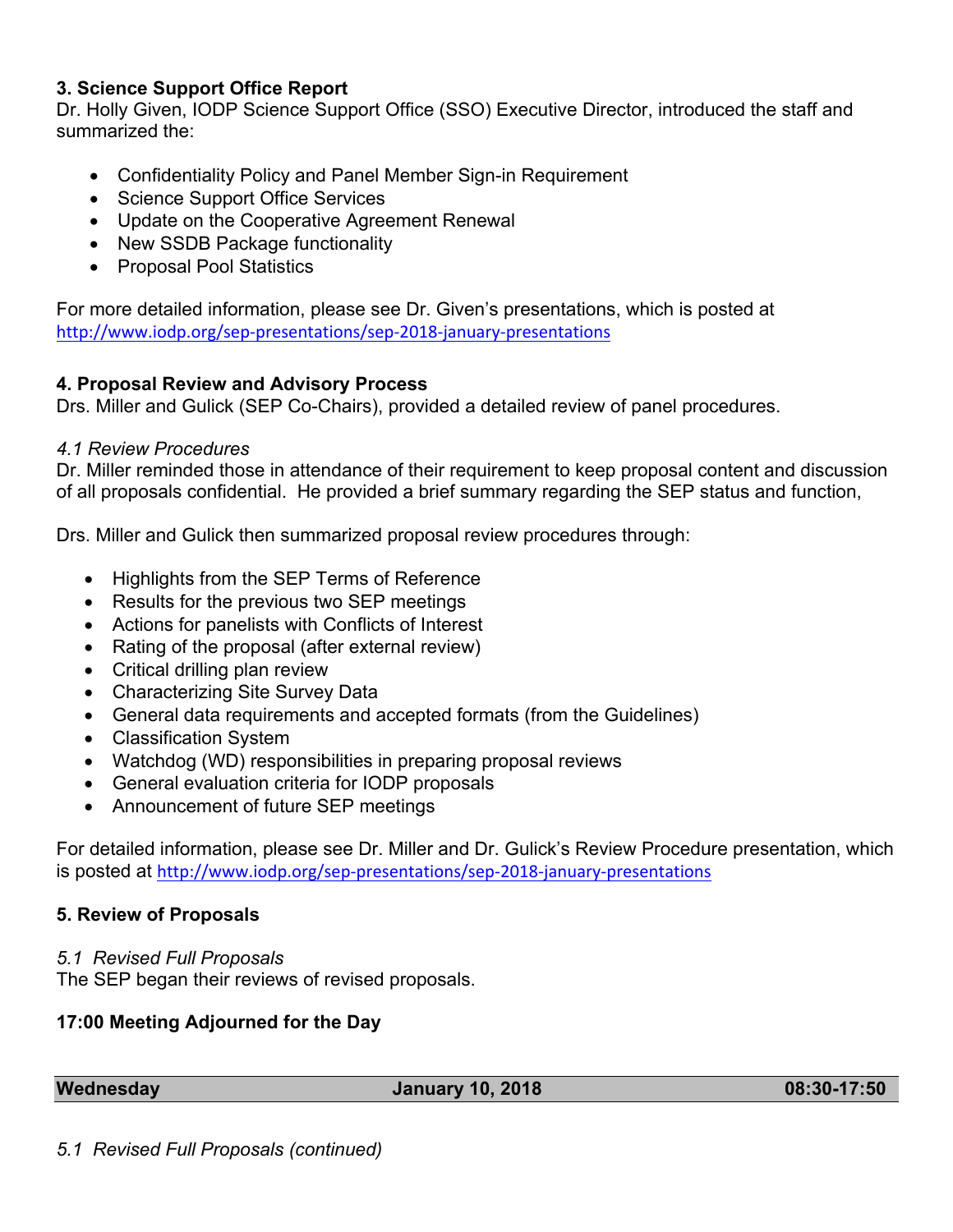The SEP continued their reviews of revised proposals.

*5.2 Externally Reviewed Proposals*

The SEP reviewed externally reviewed proposals.

Dr. Michael Gurnis gave a short science talk, in which he presented the results of Expedition 371: Tasman Frontier Subduction Initiation and Paleogene Climate.

*5.2 Externally Reviewed Proposals (continued)*

The SEP completed their reviews of externally reviewed proposals.

*5.3 New Proposals* The SEP began their reviews of new proposals.

# **17:50 Meeting Adjourned for the Day**

#### **Thursday January 11, 2018 08:30-17:30**

#### *5.3 New Proposals (continued)*

The SEP completed their reviews of new Full proposals and began their reviews of new Preproposals.

#### *5.1 Revised Full Proposals (continued)*

The SEP completed their reviews of revised proposals.

Dr. Christina Ravelo gave a short science talk, in which she presented the results of Expedition 363: Western Pacific Warm Pool.

#### *5.3 New Proposals (continued)*

The SEP completed their reviews of new Pre- and APL proposals.

#### **6. Summary of SEP reviews**

As summarized below, Dr. Miller and Dr. Gulick reviewed the results and ratings (as necessary) for each of the proposals discussed at this meeting.

| <b>Proposal ID</b> | Type              | <b>PI</b>                  | title                                           | <b>Outcome</b>                    |
|--------------------|-------------------|----------------------------|-------------------------------------------------|-----------------------------------|
| 853                | Add (Full2)       | <b>Rosalind Coggon</b>     | <b>South Atlantic Transect</b>                  | Forward to JRFB with<br>excellent |
| 859                | Full <sub>2</sub> | <b>Paul Baker</b>          | <b>Amazon Margin Drilling</b>                   | <b>External Review</b>            |
| 864                | Full <sub>2</sub> | <b>Tom Dunkley Jones</b>   | <b>Equatorial Atlantic Gateway</b>              | <b>Holding Bin</b>                |
| 866                | Full <sub>2</sub> | <b>Michael Strasser</b>    | Japan Trench Paleoseismology                    | <b>External Review</b>            |
| 874                | Full <sub>2</sub> | <b>Oliver Friedrich</b>    | <b>Neogene Newfoundland Sediment Drifts</b>     | <b>External Review</b>            |
| 890                | Full <sub>2</sub> | <b>William Sager</b>       | <b>Walvis Ridge Hotspot</b>                     | <b>Holding Bin</b>                |
| 892                | Full <sub>2</sub> | <b>Ross Parnell-Turner</b> | <b>Reykjanes Mantle Convection</b>              | <b>Holding Bin</b>                |
| 909                | <b>Full</b>       | <b>Paul Knutz</b>          | <b>NW Greenland Glaciated Margin</b>            | Revise                            |
| 911                | Full              | Jim Wright                 | <b>Argentine Marine Deep-Water Interactions</b> | Revise                            |
| 919                | Pre               | <b>Neil Mitchell</b>       | Late Cenozoic Pacific Internal Waves            | Deactivate                        |